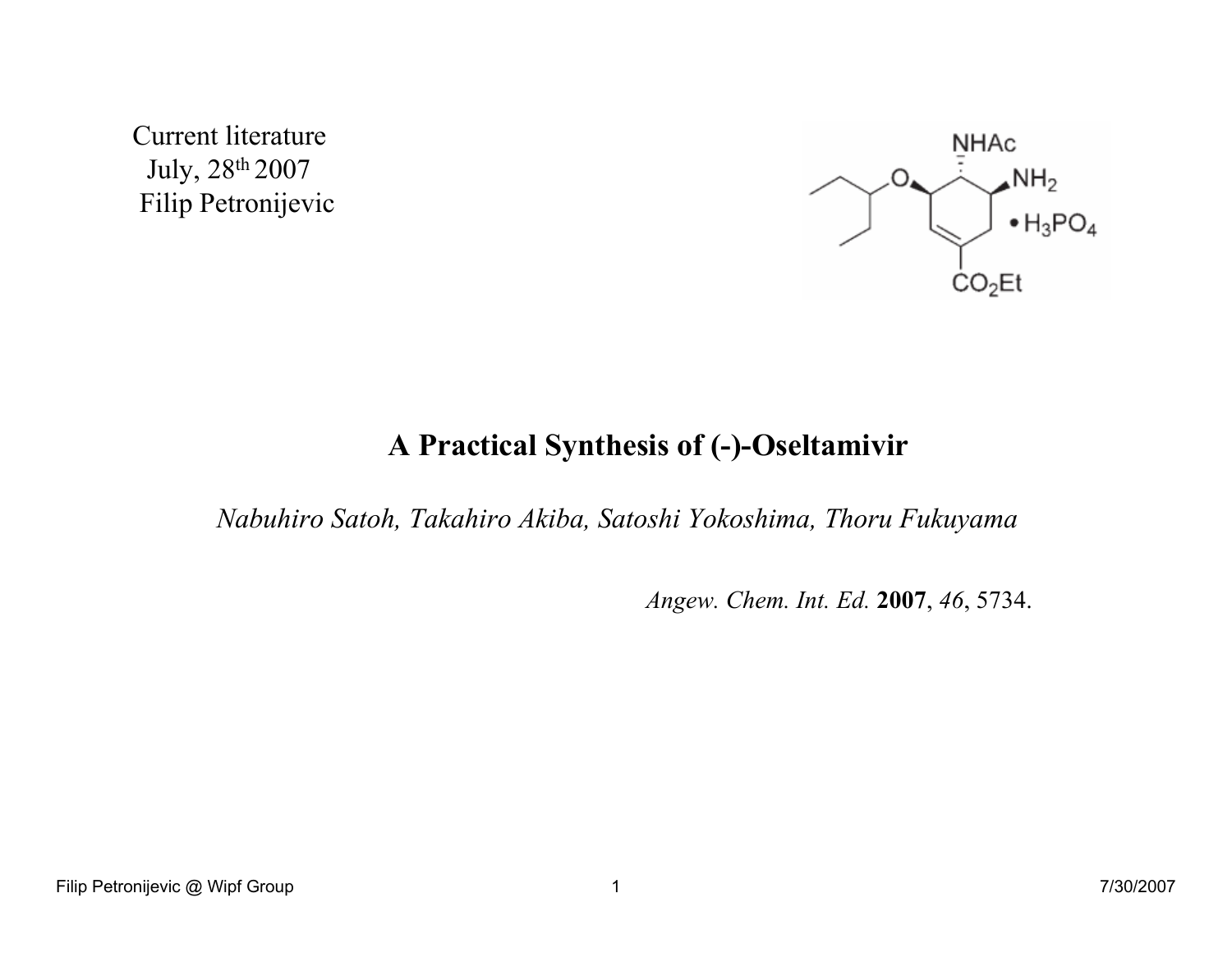## Against Influenza



- 2 oseltamivir <sup>p</sup>hosphate (Tamiflu)
	- The avian H5N1 influenza shows a lethality rate of over 50%
	- Three types of influenza viruses  $(A, B \text{ and } C)$  have different proteins <br>a Inhibitory of the M2 wastein (concepteding and ninearty dias) sharp side
	- Inhibitors of the M2 protein (amantadine and rimantadine) show side effects
	- Zanamivir causes respiratory problems in some cases
	- Oseltamivir is a prodrug and acts on NA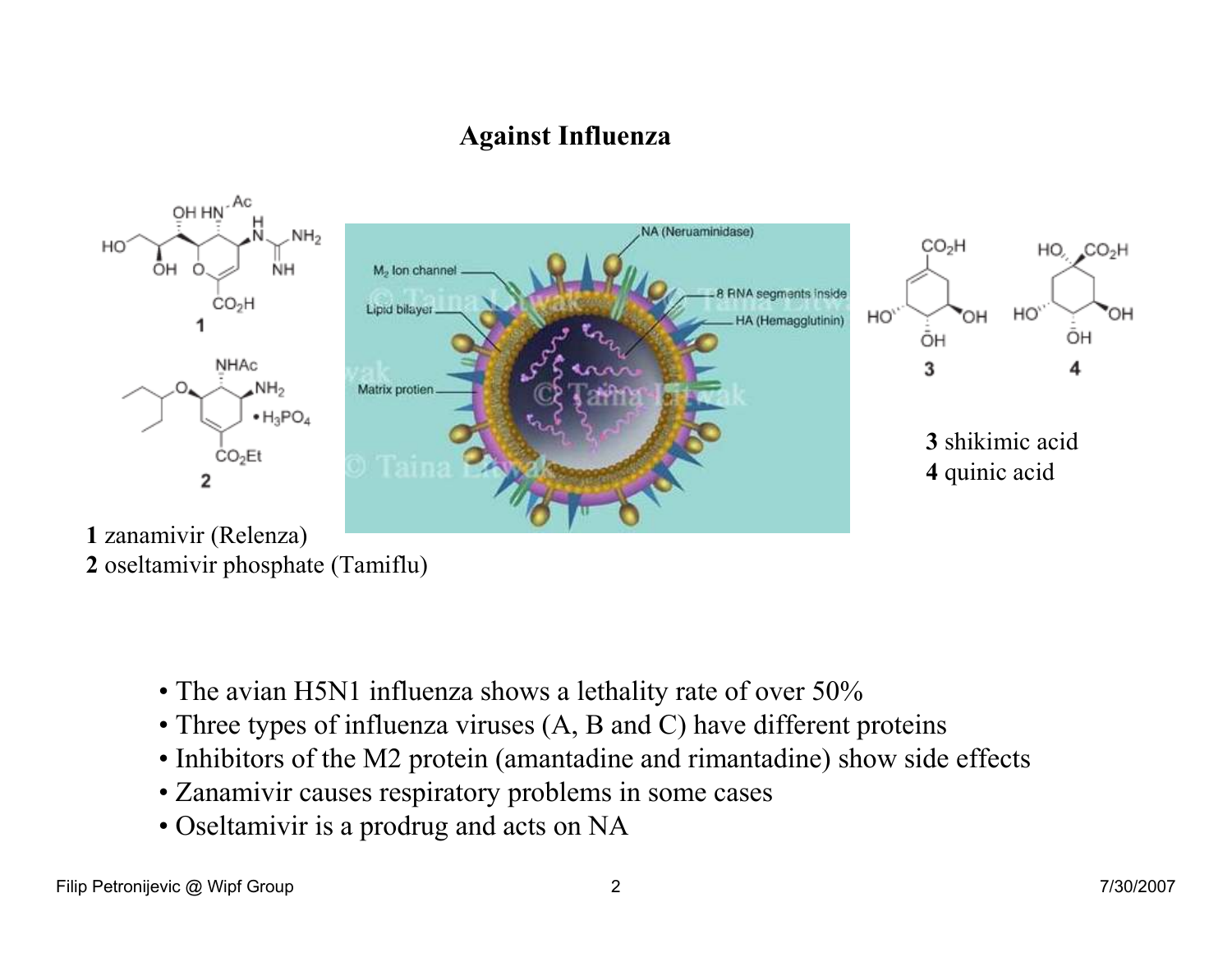#### The First Generation Approach to Tamiflu



"The dependence on using azide chemistry to convert epoxide 6 into oseltamivir phosphate was considered a weakness in the first-generation manufacturing process"

Angew. Chem. Int. Ed. 2006, 45, 7330.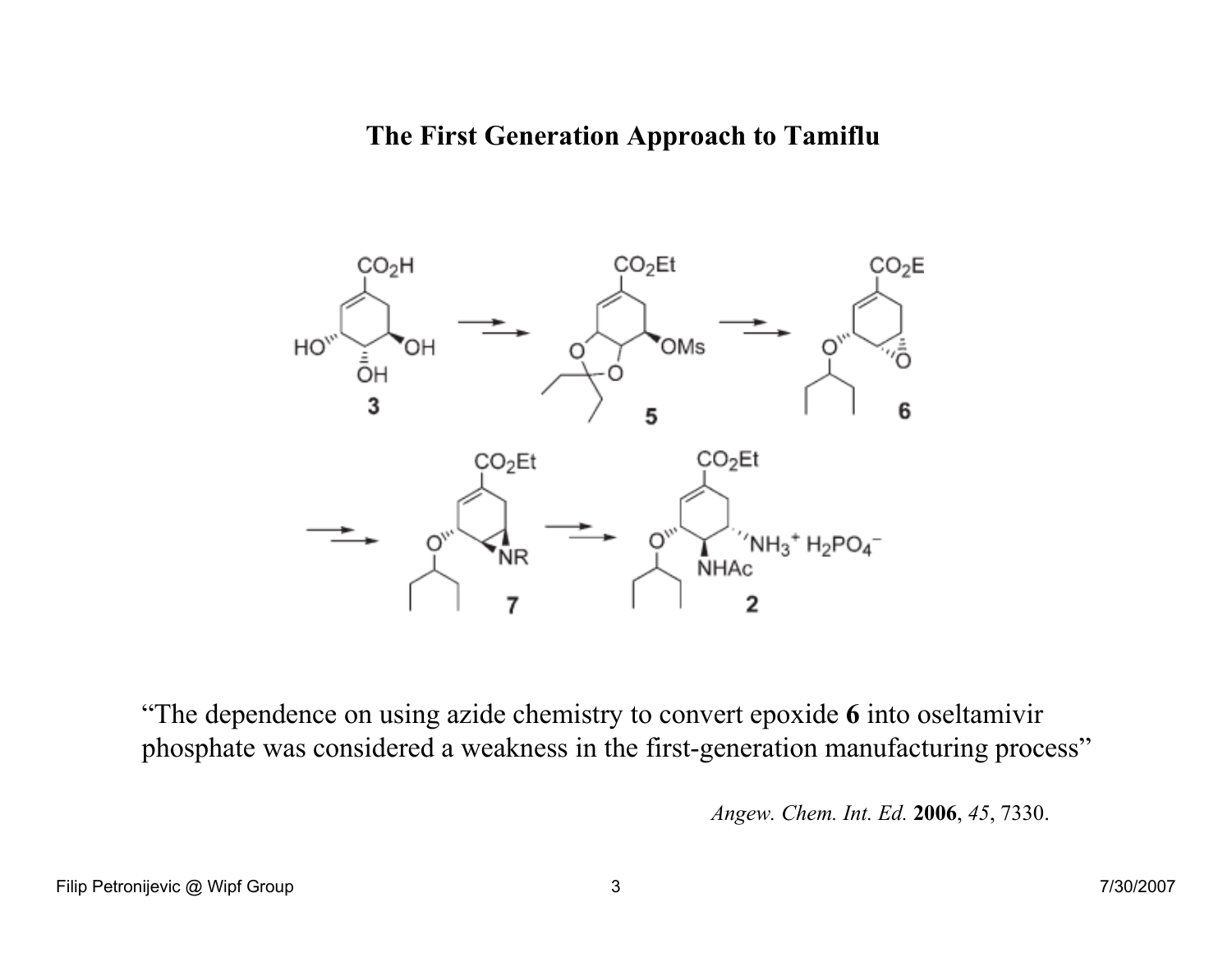### The Second Generation Approach to Tamiflu



- several steps require high dillution
- low yield (20%) of the enzymatic resolution step

The Third Generation Approach to Tamiflu



 $EtO<sub>2</sub>C$ 

HO<sup>'</sup>

15

• "... it still uses sodium azide.. "

Angew. Chem. Int. Ed. 2006, 45, 7330. J. Org. Chem. <sup>2001</sup>, 66, 2044.

Filip Petronijevic @ Wipf Group 2/30/2007

14

..CO<sub>2</sub>H

ЮH

CH<sub>2</sub>C<sub>l2</sub>

 $EtO<sub>2</sub>C$ 

HO,

16

 $EtO<sub>2</sub>C$ 

.NHBoc

 $\overline{2}$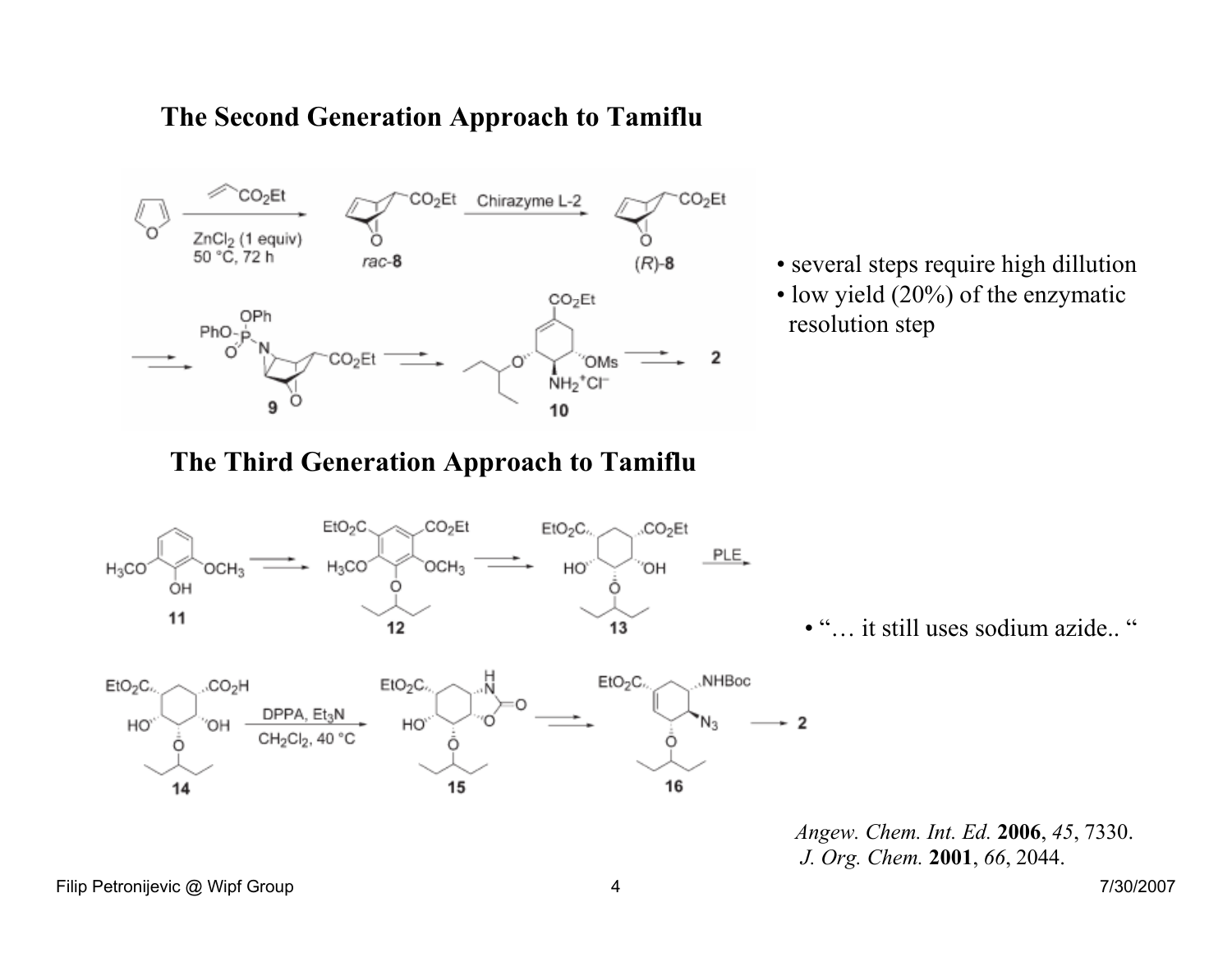Corey's Approach: The approach features a highly enantioselective and high-yielding cycloaddition promoted by a catalytic amount of oxazaborolidine



Filip Petronijevic @ Wipf Group  $J.$  Amer. Chem. Soc. 2006,  $128, 6319_{\rm /30/2007}$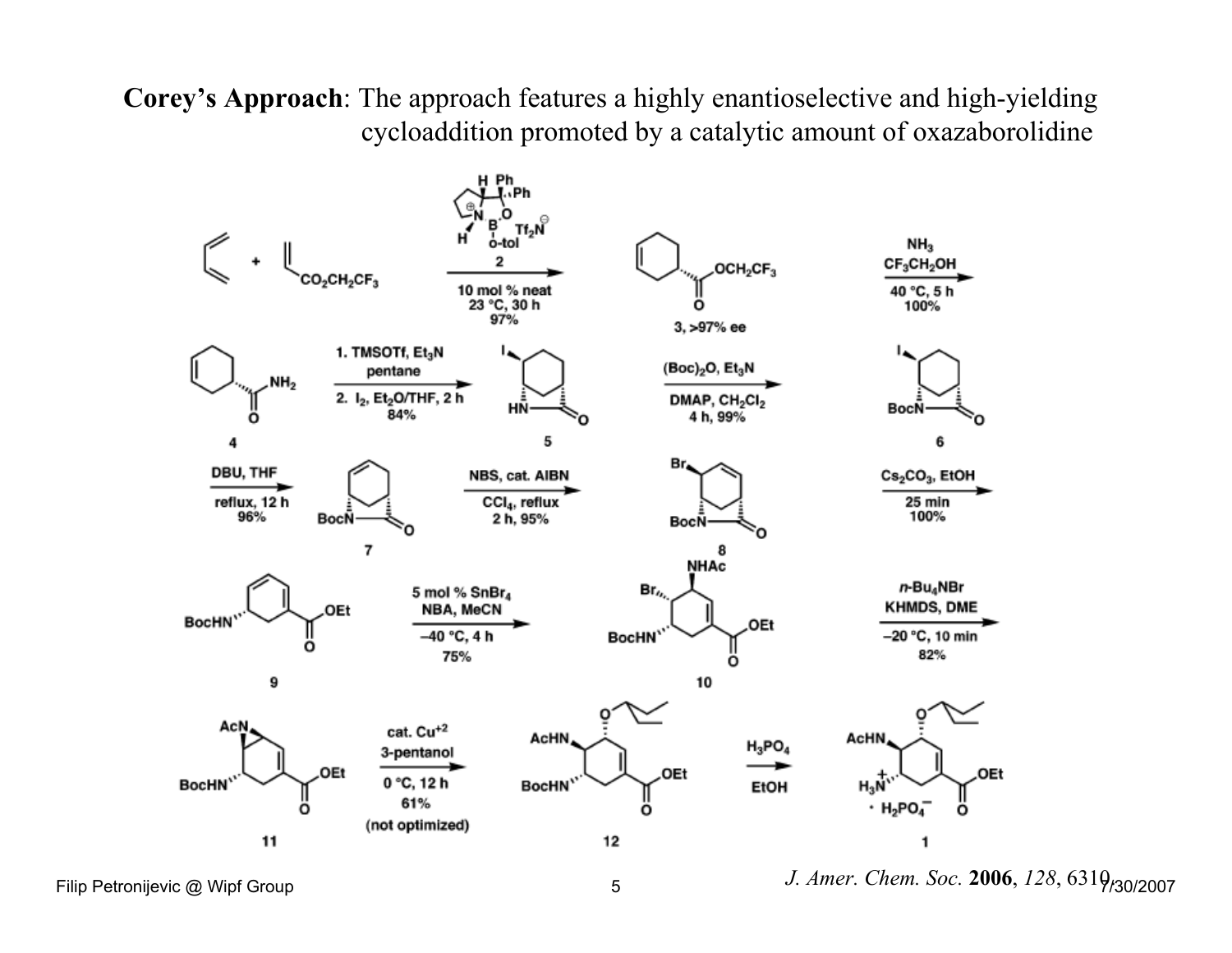

J. Amer. Chem. Soc. 2006, 128, 6312.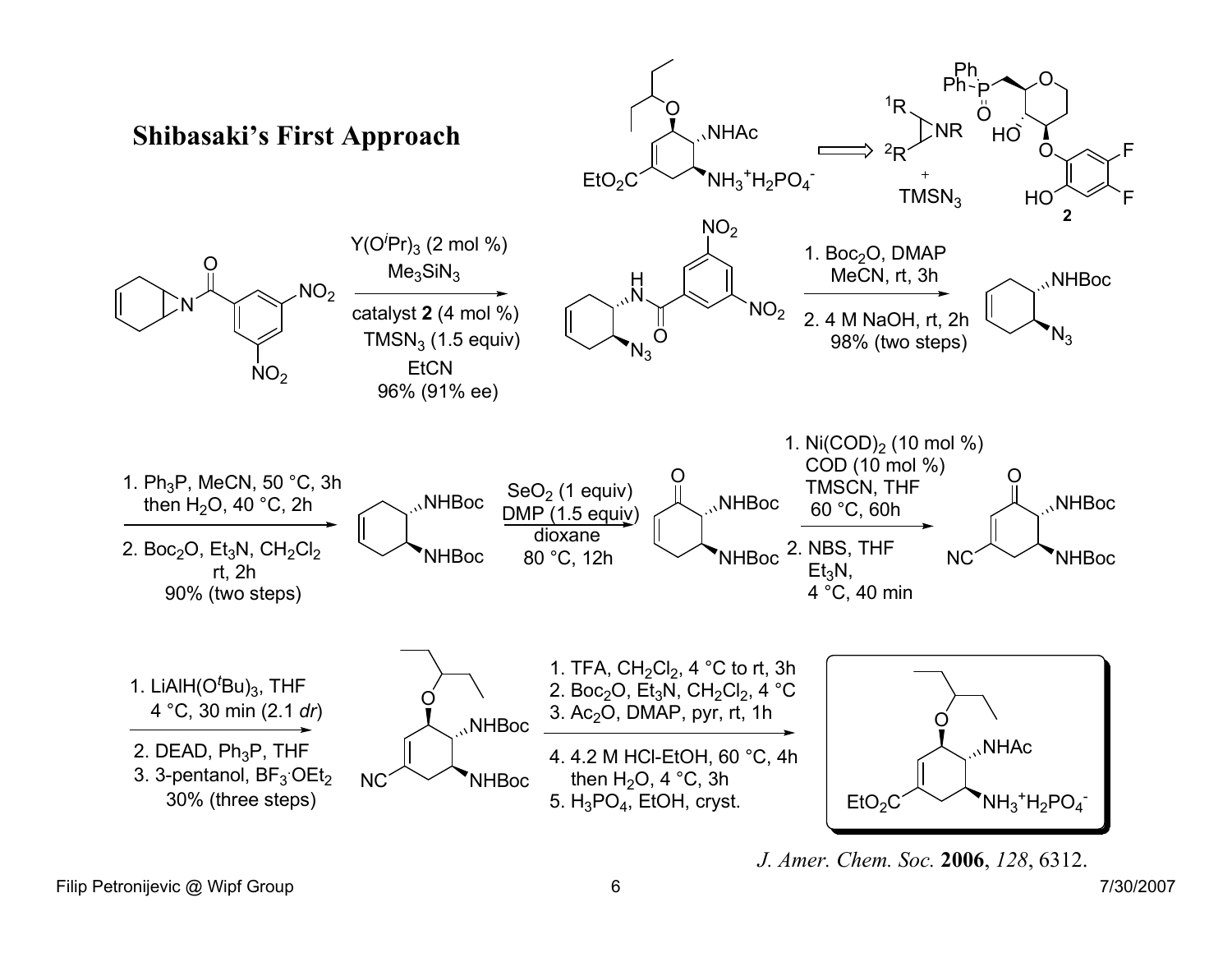## Shibasaki's Second Approach



Org. Lett. 2007, 9(2), 259.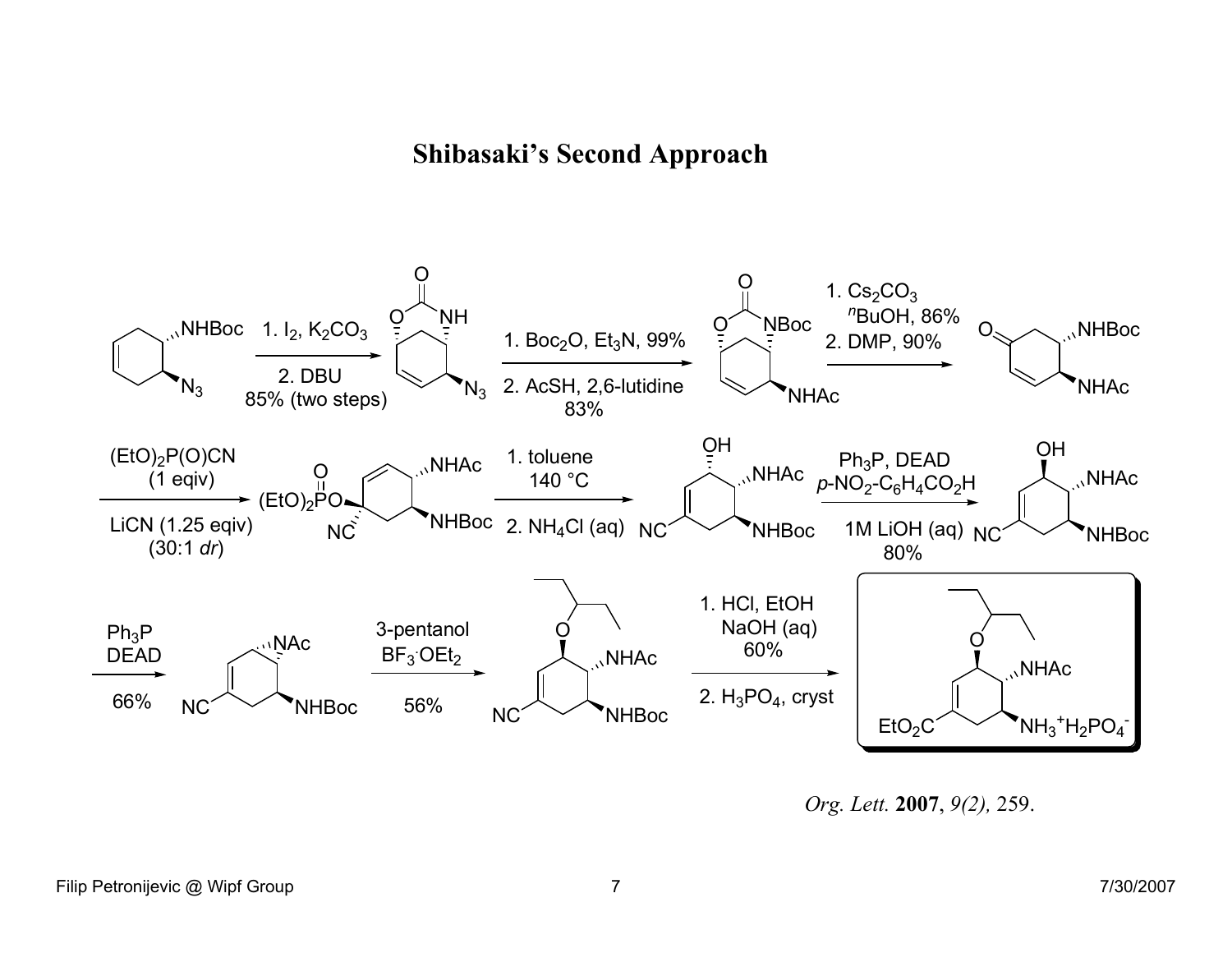## Shibasaki's Third Synthesis



Tet. Lett. 2007, 48, 1403.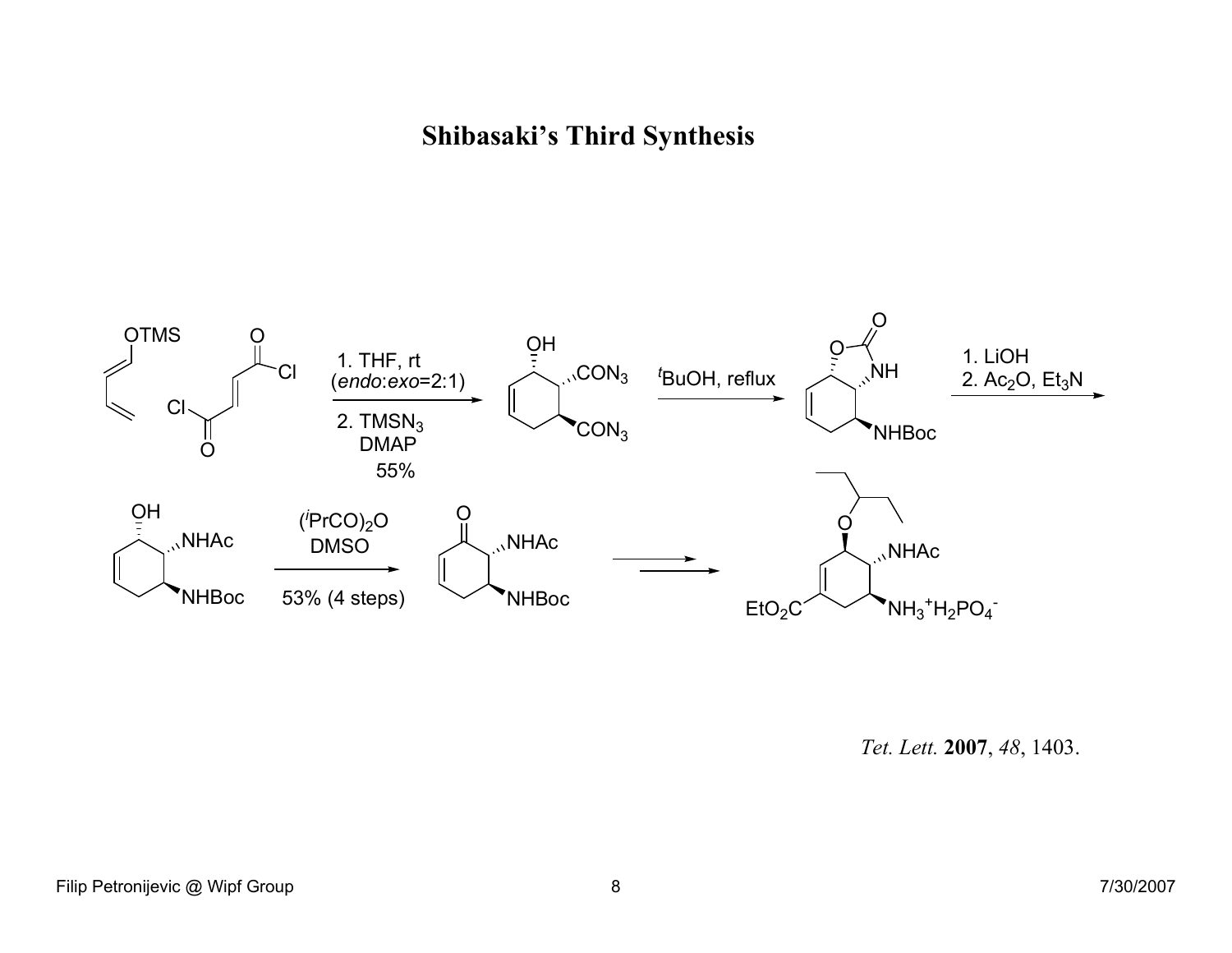Cong and Yao's Approach: The synthesis is based on a ring-closingmetathesis reaction, catalyzed by second-generation Ru carbene catalyst

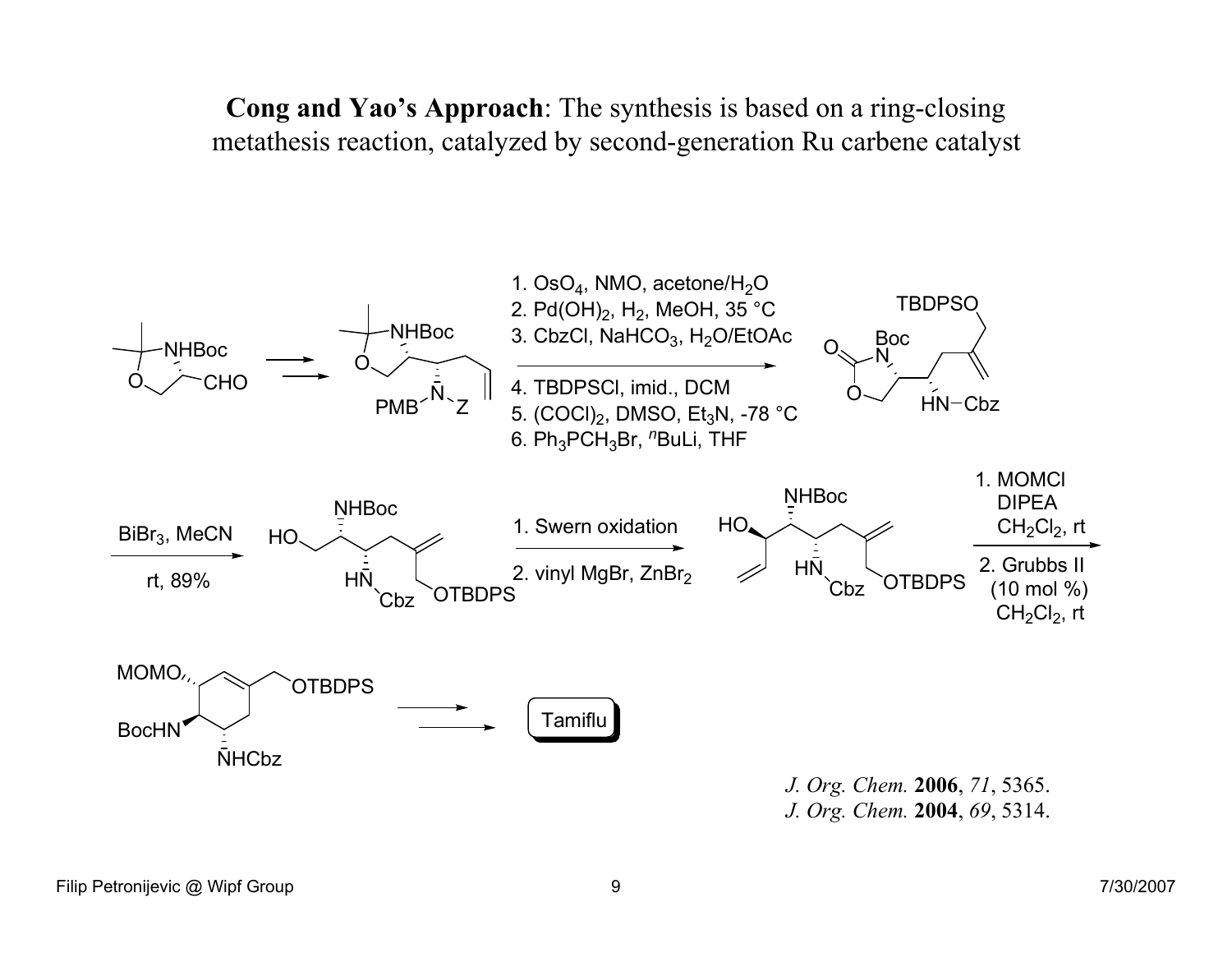Fukuyama's Synthesis: Retrosynthetic Analysis



Angew. Chem. Int. Ed. 2007, 46, 5734.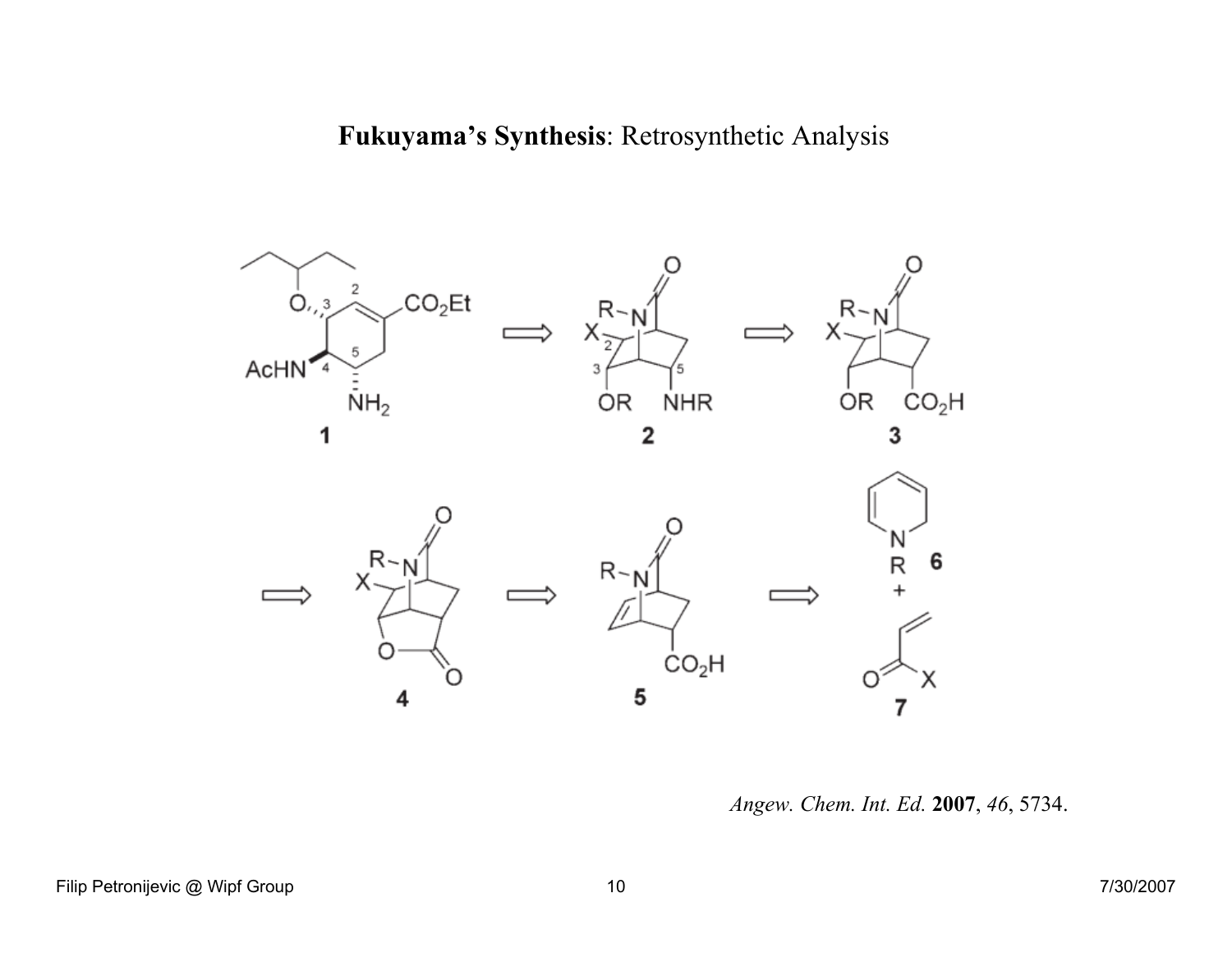### Fukuyama's Synthesis: The Asymmetric Diels-Alder Reaction in Action



Angew. Chem. Int. Ed. 2007, 46, 5734.

Filip Petronijevic @ Wipf Group 2/30/2007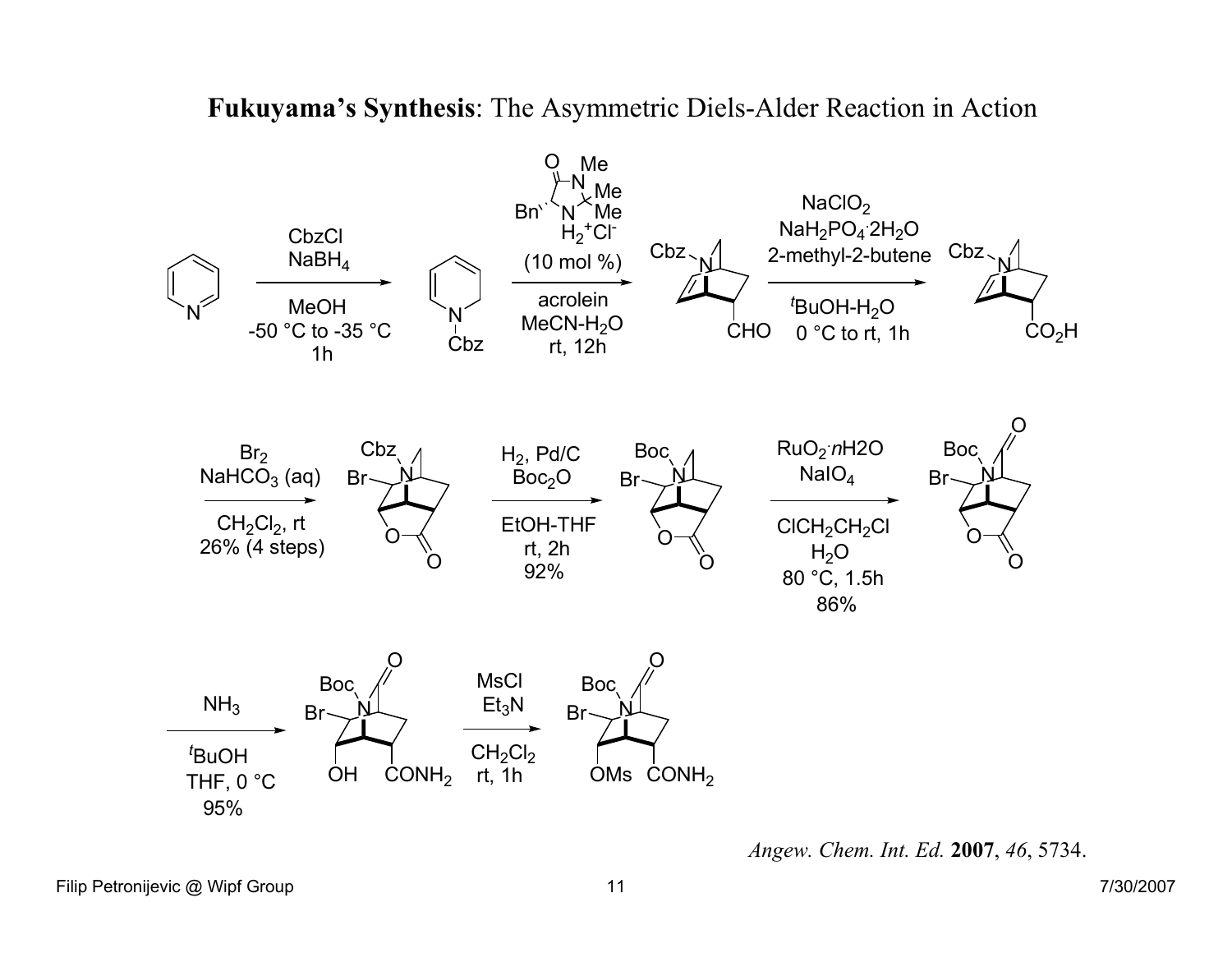#### Fukuyama's synthesis: The End



Angew. Chem. Int. Ed. 2007, 46, 5734.